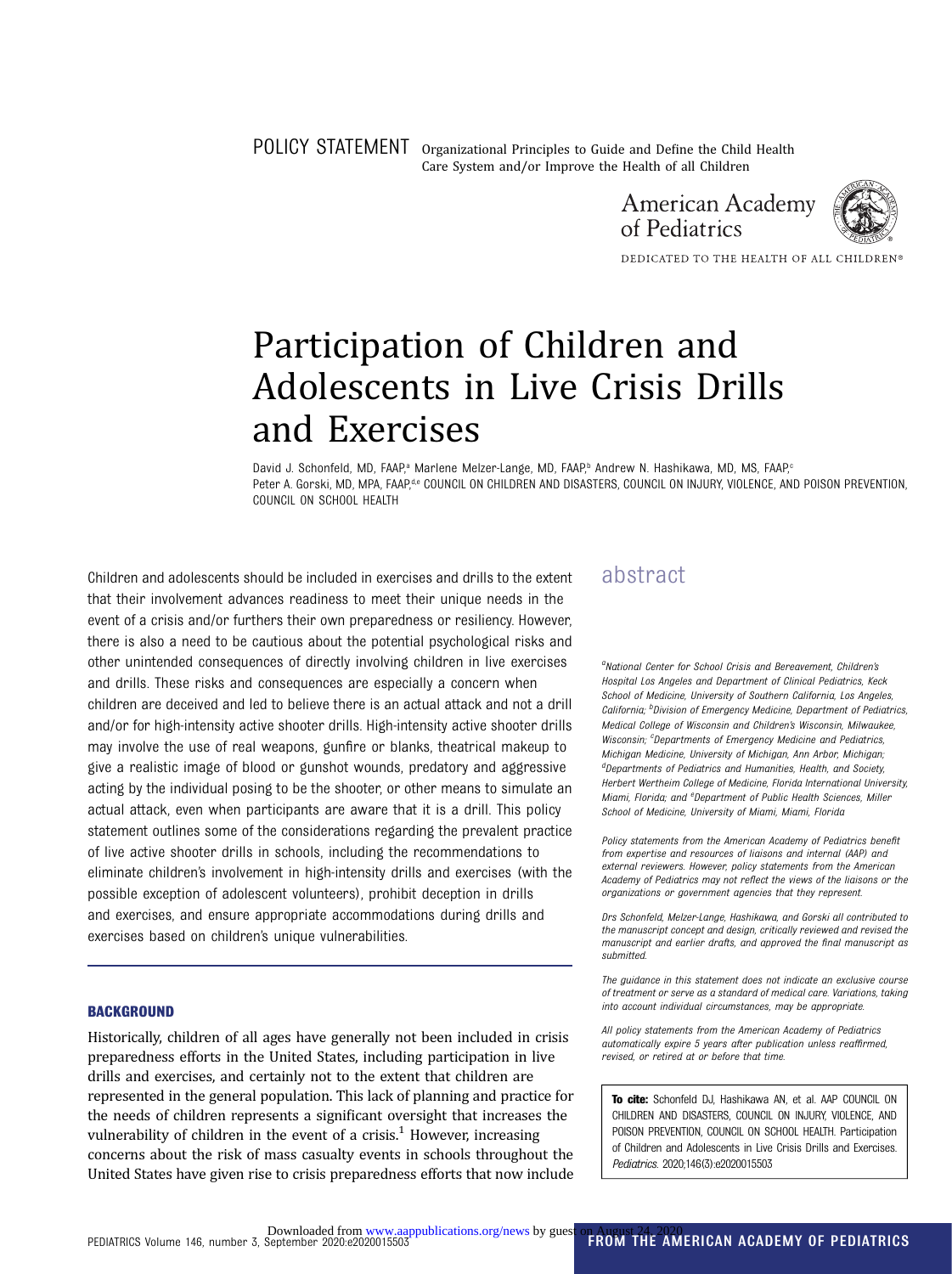children in high-intensity live crisis exercises such as active shooter drills, which are increasingly held in schools and involving children of all ages, including early elementary school- and preschool-aged children as well as college students. For the purpose of this policy statement, "children" will be used to refer to children and youth of all ages (ie, 0–21 years of age), unless stated otherwise. The American Academy of Pediatrics (AAP) recommends that children be included in exercises and drills only to the extent that their involvement advances adult readiness to meet the unique needs of children in the event of a crisis and/or furthers their own preparedness or resiliency. However, there is also a need to be cautious about the potential psychological risks of directly involving children in live exercises and drills. These risks are especially a concern when children are deceived so that they believe there is an actual attack and not a drill and/or for high-intensity active shooter drills.

A lockdown is an emergency procedure to minimize risk of harm to students and staff when a significant threat of violence within (or near) the school is present. A lockdown generally involves the immediate movement of students and staff into rooms in which doors are locked and students remain quiet. Other security measures are often followed, including darkened lights, shades on exterior windows, and covered doors, and children moving to an area that is not visible from hallways. Lockdown drills are when lockdown procedures are practiced in the absence of a threat, including as a form of preparation for a possible armed assailant (in which case, some people may refer to this as an active shooter drill). High-intensity active shooter drills may involve the use of real weapons, gunfire or blanks, theatrical makeup to give a realistic image of blood or gunshot wounds, predatory and aggressive acting by the individual posing to be the shooter, or

other means to simulate an actual attack, even when participants are aware that it is a drill. $<sup>2</sup>$  $<sup>2</sup>$  $<sup>2</sup>$ </sup>

### STATEMENT OF PROBLEM

The majority of school districts currently require active shooter drills, among other emergency drills and exercises within schools and other community settings. $3$  If planned and conducted thoughtfully with sufficient attention to the potential emotional impact of participation and conducted in a manner that is developmentally appropriate, exercises such as lockdown drills may be completed without a major negative impact to most children.<sup>4</sup> However, in practice, active shooter drills are often planned and conducted without guidance from those familiar with the unique needs and vulnerabilities of individual or groups of children, which is critical to inform best practices. The unique needs of young children (eg, those in early care and education settings), children who suffered traumatic events in the past, and those with physical, intellectual, and neurodevelopmental disabilities are rarely considered and addressed in live exercise planning. Preparedness initiatives and approaches need to be evaluated to ensure that they are effective, and research is needed to demonstrate that these initiatives do not cause untoward distress or other unintended consequences for individual or groups of children and school staff or other adult participants.

#### EVIDENCE BASE

Although there is general agreement that the direct involvement of children should be based on the value of including them in crisis drills and exercises, their age and developmental capabilities, and their personal vulnerabilities, there is a limited evidence base on how to make these assessments. Mass shootings in schools, although highly visible in the media and social consciousness, are

rare events. These events, therefore, provide limited opportunities to test the efficacy of interventions in real-life situations. School safety, especially related to school shootings, has generated opportunities for products and services that together represent major financial investments, without much or any evidence of efficacy.<sup>[5](#page-6-0)</sup> Products promoted for purchase by schools now include bulletproof barriers or shelters intended to accommodate the full class and teacher that can be used as panic rooms in the event of a school shooting.<sup>6</sup> These types of training and interventions proposed have rarely been evaluated, despite an escalating demand for both.

Recently, researchers have begun to question the efficacy of some popular training approaches. For example, Dor[n7](#page-6-0) conducted more than 8000 oneon-one controlled video and audio simulations and, in the study, found that school personnel who completed active shooter training designed to train people to make decisions among various crisis response options (eg, whether to run, hide, or physically attack a shooter) were almost twice as likely to misjudge many critical action steps in simulations compared with untrained school staff who relied on common-sense actions. For example, adults who completed the training were more likely to attack a child who was holding a gun and threatening suicide or run from a classroom when staying within the room was the safer alternative.

It is possible, and even likely, that other well-intentioned preparedness efforts may inadvertently cause children and adults to place themselves in additional danger in a crisis situation. Children (and adults) might be taught to fight a heavily armed intruder, when fleeing or hiding would be a more appropriate response. Children taught to provide first aid to a bleeding peer or remain near an injured person to comfort them may remain in harm's way in an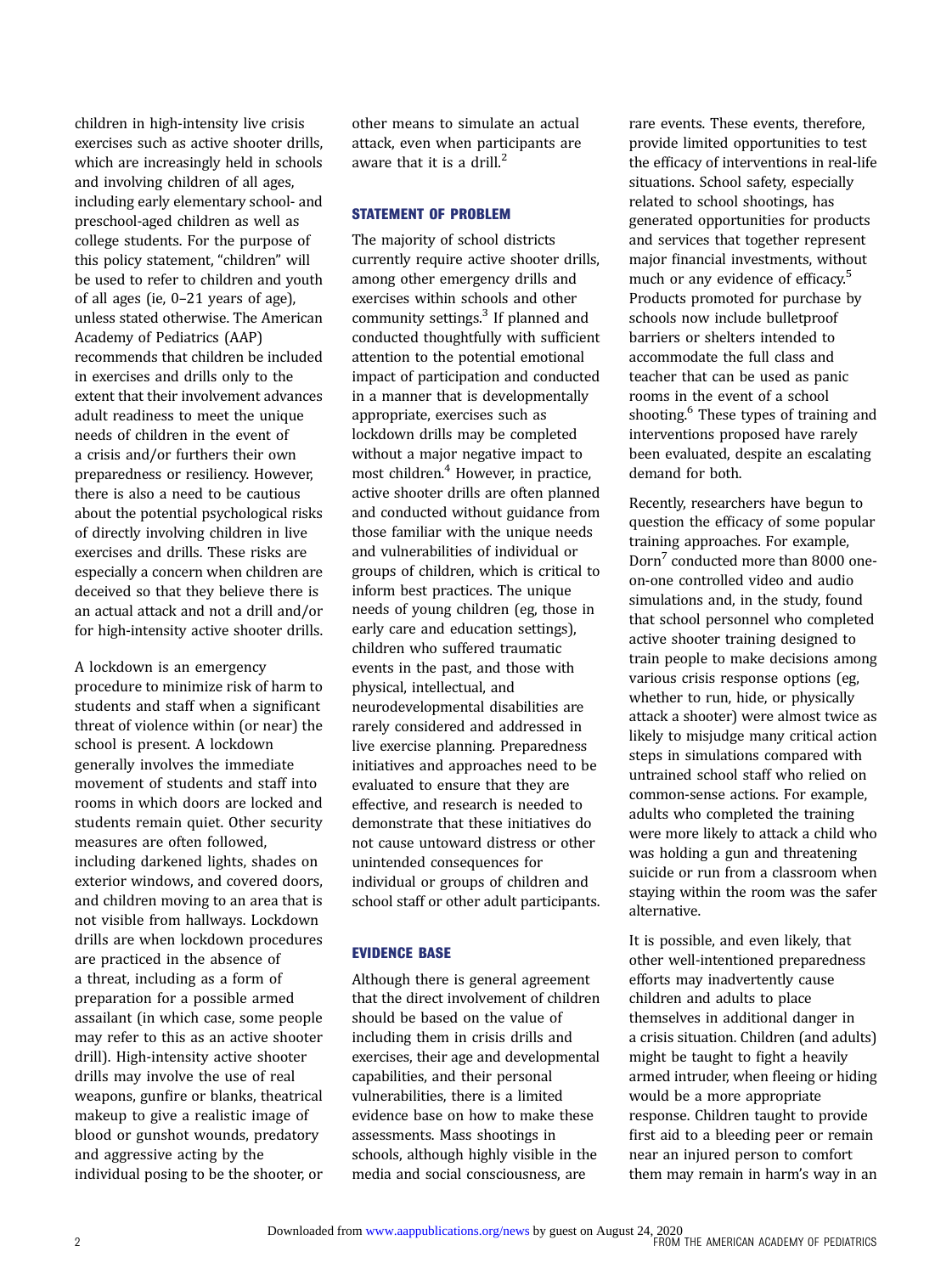active shooter event and place themselves at increased risk of becoming a casualty.

Some students and school personnel may feel empowered by being able to actively participate in live exercises because they may feel that it better prepares them for possible events. These individuals may, however, underestimate how others with different personalities, coping styles, personal histories, and individual vulnerabilities may respond. Children and adults who receive training to respond to a crisis may feel comforted because it provides them an illusion of control. However, such efforts could result in increased guilt if the individual is not able to respond in the idealized fashion in a real event. For example, children taught to fight back against an armed intruder or adult staff who are armed with a weapon to shoot a potential attacker may feel substantial guilt if they end up fleeing (appropriately) or are unable to save the life of a child or peer in an actual attack. These and other unintended consequences need to be carefully considered, and programs need to be evaluated more strategically for efficacy before being widely implemented. Even initiatives with good intentions may cause serious harm.

Unfortunately, there is not much evidence to guide best practices. Survivors or family members of individuals who died in crisis events may be powerful advocates for preparedness efforts and feel passionately about the need to take active steps to protect students and staff from school crisis events. Parents and other community members may simply be unwilling to wait until preparedness approaches are adequately evaluated. Pediatricians and other pediatric health care providers can provide important insights into the developmental needs and vulnerabilities of children of all ages that can help inform best practices.

Law enforcement personnel who place their own lives in jeopardy have the unenviable responsibility of protecting children from such acts of violence and may understandably suggest taking virtually any action that may save a child's life, thereby leading them to recommend involving children in high-intensity drills. Their passion may need to be balanced with concerns of unintended mental and physical consequences and/or the lack of evidence about the efficacy of certain approaches.

Law enforcement personnel benefit from regular and realistic opportunities to practice critical skills, much as physicians do. It, therefore, stands to reason that these professionals would seek opportunities to identify and then practice how best to respond to active shooter scenarios in schools and other settings. The question is whether and in which situations children and adolescents should be actively engaged in such live exercises and how the exercises should be conducted to minimize the negative impacts on students. Guidelines developed by the National Association of School Psychologists and National Association of School Resource Officers recommend that schools follow a hierarchy of preparedness strategies, beginning with simple discussion-based exercises, before even considering complex (in-person or live) operations-based drills. These organizations also recommend the inclusion of school mental health professionals in both the planning and implementation of drills so that careful consideration can be given to the appropriate involvement of children and potential means to minimize distress for all participants.<sup>[8](#page-6-0),[9](#page-6-0)</sup>

In contrast, some schools have conducted active shooter exercises without advance notice and misled students and/or staff members that it was an actual shooting event,

complete with a police response and, in at least one situation, armed weapons pointed at school-aged children. This is based on the belief that simulations that evoke the same level of distress as real events better prepare participants to act appropriately at a time of true crisis. $<sup>2</sup>$  $<sup>2</sup>$  $<sup>2</sup>$ </sup> During one recent live exercise in which high school students were deceived to believe it was a real event, children sobbed hysterically, vomited, or fainted, and some children sent farewell notes to parents. Children risked physical harm when a stampede ensued, and students jumped over fences to escape.<sup>[10](#page-6-0)</sup> In one situation, staff were intentionally shot at close range with pellets as part of the training. $11$ 

High-intensity crisis preparedness efforts may contribute to a distorted sense of risk in children and perspective that adults and peers need to be viewed as potential killers. More broadly, these activities can increase children's anxiety and fear that the world is a threatening place.[12](#page-6-0) This atmosphere of a continuous threat of violent death is likely to increase anxiety further among children when frequent threats directed at the school or present in the community lead to lockdown procedures. It should not be a surprise that there are reports of young children writing frantic notes while in lockdown, including one 7-year-old who wrote "Love mom and dad" with marker on her arm and later explained to her mother that it was "In case the bad guy got to us and I got killed, you and daddy would know that I love you" after her body was discovered.[10,13](#page-6-0) Even infants and toddlers in early child care settings, who will have little understanding of the implications of gun violence, may nonetheless react negatively with increased anxiety, stress, and helplessness to the stressful context, loud noises, and disruptive environment of active shooter drills, especially when the adults are themselves distressed. Stakeholders can instead be focused on equipping children with the skills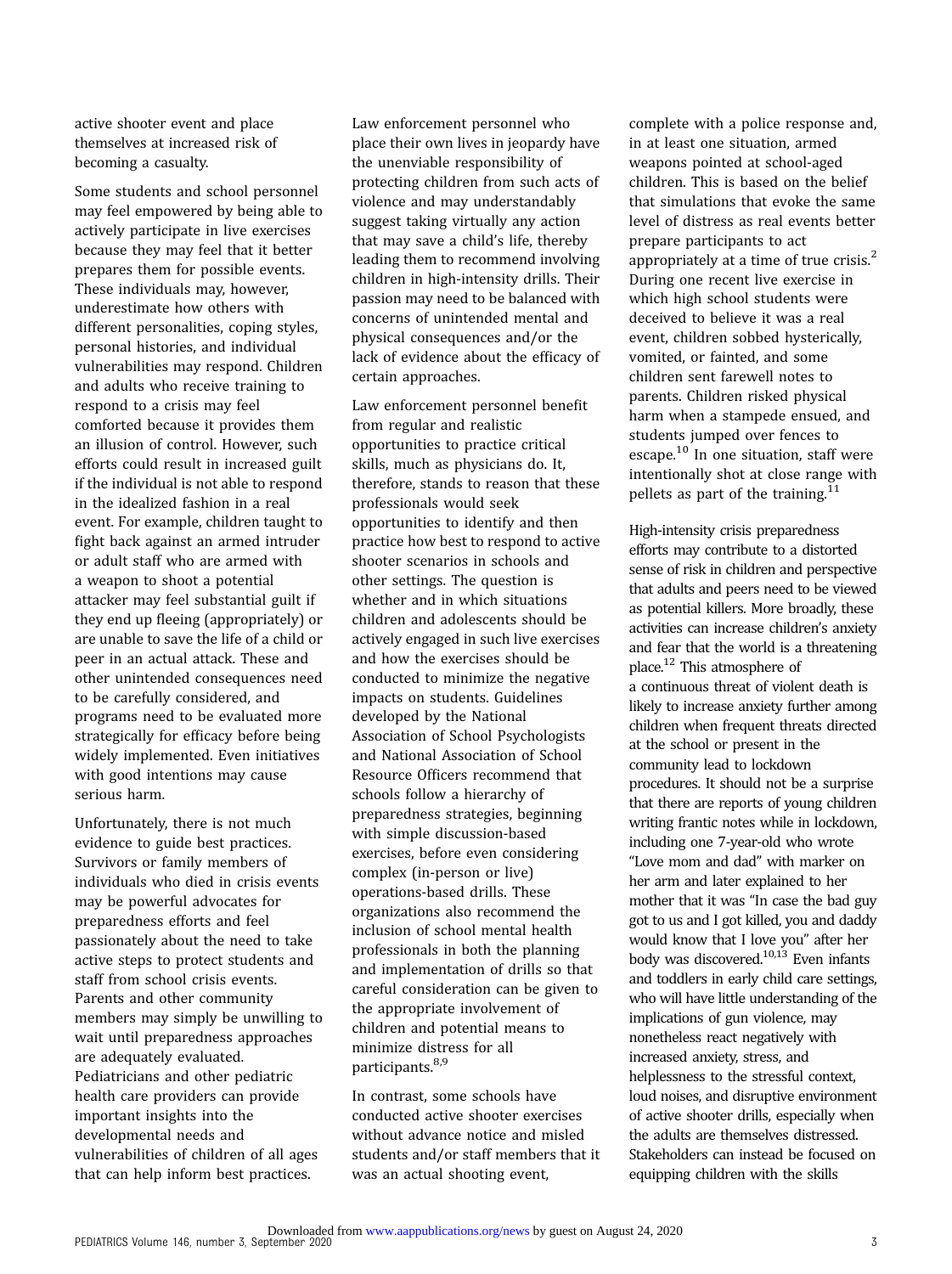needed and expectations of peaceful coexistence rather than an expectation for and preparation to recover from mass violence. Resources directed to prevention efforts are more costeffective and have wider benefits to potential victims, survivors, and society.

The December 2018 report of the Federal Commission on School Safety<sup>14</sup> included the following statement: "While there is some disagreement over whether it is appropriate to subject students to active shooter training, as school shootings become more prevalent, more schools are opting to drill their students on how to respond to an active shooter situation. According to a 2016 US Government Accountability Office report, an estimated 67% of school districts conduct active shooter drills involving their students. Whether to conduct active shooter drills with the student population is something each community must determine for itself. For those that do elect to conduct active shooter drills with students, they should ensure that the training is age-appropriate and designed in a manner not to unduly traumatize any of the participants."

The determination of what is generally age-appropriate and/or likely to be traumatizing to children when conducting a live crisis exercise or drill is something that can be determined at a national level. There is a general lack of national recommendations on whether to include children in active shooter exercises and other crisis drills. This policy statement aims to provide those recommendations.

### **CONCLUSIONS**

The AAP supports advocacy efforts at the national and state levels to ensure that the unique needs of children are fully considered in crisis preparedness efforts, including, when appropriate, the involvement of children in live exercises and drills.

However, the AAP also recognizes the importance of ensuring that preparedness efforts are effective but do not cause children untoward psychological distress or lead to other unintended consequences.

#### RECOMMENDATIONS

- 1. Eliminate children's routine involvement in high-intensity drills and exercises. Children should generally only be involved in crisis exercises when their involvement is of direct benefit to them and/or other children, rather than only of benefit to adult professionals. If the goal of a high-intensity drill or exercise is for adult responders to practice their roles (eg, to train law enforcement and/or medical personnel), then alternatives such as manikins or adults playing the roles of children should be sufficient, or the activity can occur outside of the hours when students are present in schools or preschools. First responders may need to practice being in a highstress situation involving active shooters, but the same is not true for school-aged children. Therefore, only adolescents who have a personal desire to participate (eg, volunteers from a drama club or teenagers who plan a career in law enforcement or as an emergency medical technician) should have the option to be included in highintensity drills and exercises until evidence is gathered that such drills or exercises are of sufficient benefit to warrant the likely distress of other participants.
- 2. Obtain active consent/assent of adolescent volunteer participants. If adolescents volunteer to be involved in high-intensity live exercises, they should be carefully briefed on what will be involved and the feelings that the experience may engender (including for those with undisclosed personal

vulnerabilities, such as anxiety or past traumatic experiences) and told that they are under no pressure to volunteer. For this reason, active consent (for those youth able to provide consent) or active consent from a legal guardian and assent from the adolescent should generally be required for live high-intensity exercises, rather than the use of passive consent procedures. Children who are of an age and developmental ability to provide consent/assent for procedures that may cause modest physical discomfort or modest emotional distress to an average child (eg, donating blood in a blood drive for example) may be permitted to provide consent/assent to participate in such exercises; younger children should not be allowed to participate. Even adolescents who have been appropriately briefed and are capable of providing consent/ assent may still not disclose personal vulnerabilities and/or may underestimate the distress that participation may ultimately cause.

3. School personnel or other adults present during drills should remain vigilant for psychological distress. It is critical to minimize the distress children may experience throughout any exercise. Simulations involving real weapons, gunfire or blanks, theatrical makeup to give a realistic image of blood or gunshot wounds, predatory and aggressive acting by the individual posing to be the shooter, or other means to accurately simulate an actual attack are likely to still be traumatic to some and should require careful justification. Even if children have agreed to participate in an exercise, they ought to be instructed to discontinue participation if it is causing any physical or emotional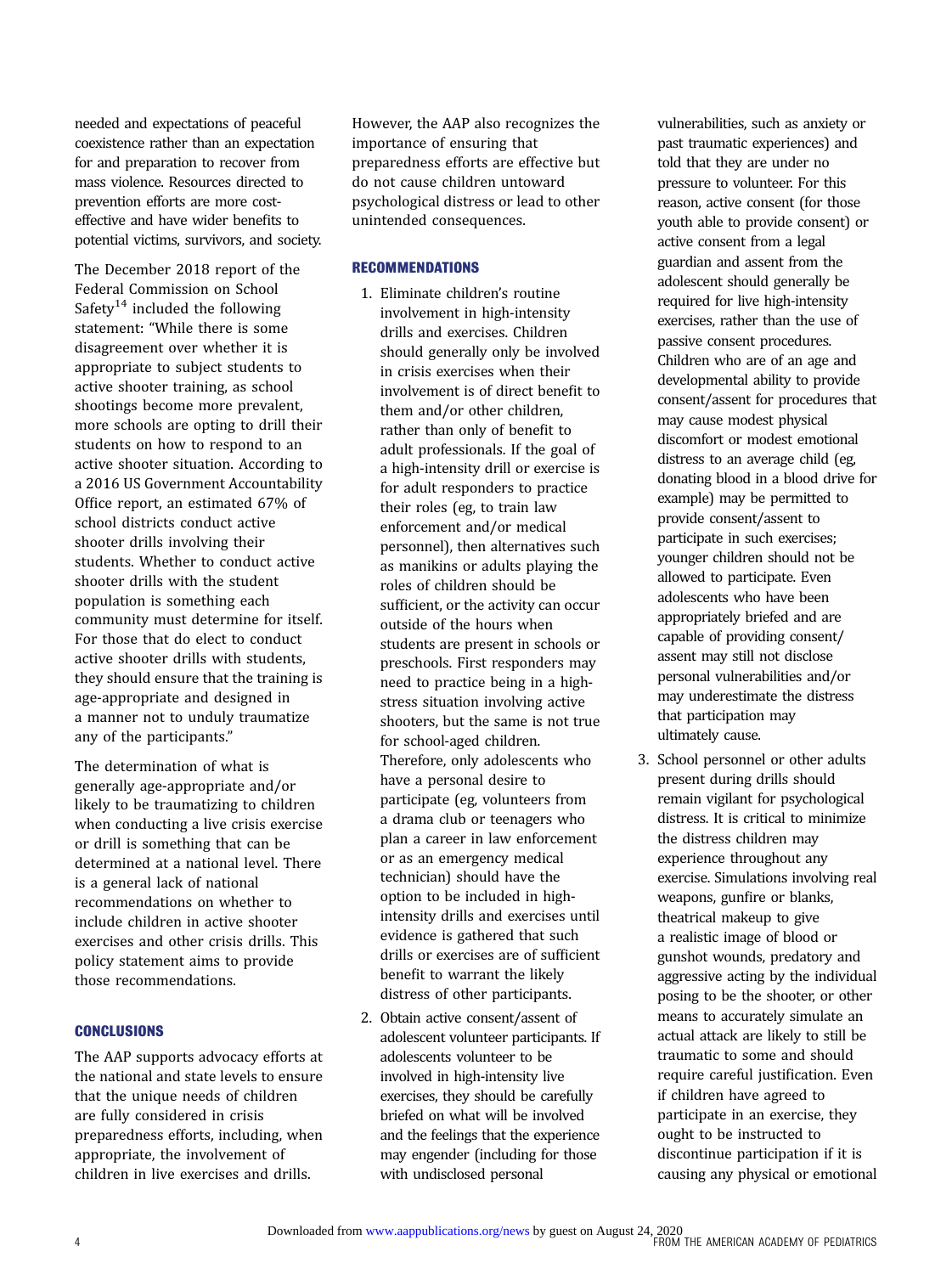distress and explicitly given permission to take a break from the exercise for any reason. Adult monitors should be observing children's reactions and checking on them periodically throughout the exercise. Even when exercises or drills do not include any elements that may be felt likely to engender distress, some children and adults may nevertheless experience distress. For this reason, adults should carefully monitor the reactions of children and adults to any exercises and drills, with oversight by an experienced member of the team planning the exercise or drill, and provide supportive services as indicated.

- 4. Eliminate deception in drills and exercises. Notice of drills should be provided to parents, students, and staff members. Students, staff, and families of students should not be led to believe that an exercise is a real event or misled about the injury to or death of others. Such a practice is harmful and unethical and is not justified by a theoretical benefit of evaluating people's response under extreme levels of stress. State AAP chapters can advocate that schools and emergency response agencies prohibit the use of deception in live drills and exercises and any related simulations (eg, mock death notifications and funerals). Instead, it should be mandatory to notify parents, students, and staff members of planned live crisis drills and exercises. Pediatricians can review the policies of local school districts, inquire about their current practices related to drills and exercises, and offer guidance as described in this policy.
- 5. Focus on teaching skills rather than simulating distressing crisis events. The goal of live exercises and drills is to teach skills before

actively testing them in a more pressured context that may degrade performance, thereby helping to promote and demonstrate competence rather than overwhelming people by their failures. Stakeholders planning drills and exercises should articulate that the learning objectives for adult and child participants are different and ensure that the drills and exercises highlight or teach specific behaviors that promote safety rather than simply being used to highlight potential dangers or convey the seriousness of a crisis event. Feedback from all stakeholder groups, including students and staff, should be obtained after exercises and drills to identify any remaining gaps in knowledge and skills and ascertain if participation caused any distress or other unintended consequences.

6. Make accommodations that are based on children's unique vulnerabilities. In most situations, active shooter drills should be conducted as fire drills are generally conducted (without simulation of there being an active fire) using a welldiscussed, calm approach to the safe movement of students and staff in the school building. In general, adults should avoid referencing these drills with names that may engender further distress, such as calling them "active shooter drills"; instead, terms such as "lockdown," "shelter in place," or "safety drills" are preferable. Children with a high level of personal vulnerability (eg, students with an anxiety disorder, previous traumatic experience, or physical disability) may require particular accommodations, including being excused from certain drills or exercises when such participation may be overwhelming.[15,16](#page-6-0) Parents and/

or guardians can be notified at the start of a school year about the likely drills that will be held and invited to bring any concerns about their child's participation to the school's attention. Pediatricians who become aware of such concerns should encourage and assist parents to communicate them directly to school authorities. In some situations, the accommodations may be part of a 504 Plan or incorporated into a student's Individualized Education Program. School personnel must be conscious of the unique needs of early childhood, child care, Head Start and Early Head Start, or preschool programs located on campus and consider ways to exclude or mitigate the impact on this vulnerable population.

- 7. Seek and incorporate student input. School personnel can give thought as to how to incorporate the input of students into safety discussions and planning for exercises and drills. Students can provide important insight into the risks that students may face in the event of a crisis, vulnerabilities that adults may not anticipate, and how best to prepare peers for exercises and drills and minimize their distress while participating. It is important, though, to remember that some students and staff may feel empowered by opportunities to engage actively in exercises and underestimate the distress it may cause other students with different personalities, coping styles, or preexisting vulnerabilities. Adults can talk with students after conducting drills and exercises to obtain their feedback about the experience and suggestions on how to optimize future exercises and drills.
- 8. Obtain multidisciplinary input into exercise and/or drill planning. To give careful consideration to the needs of all children in drills and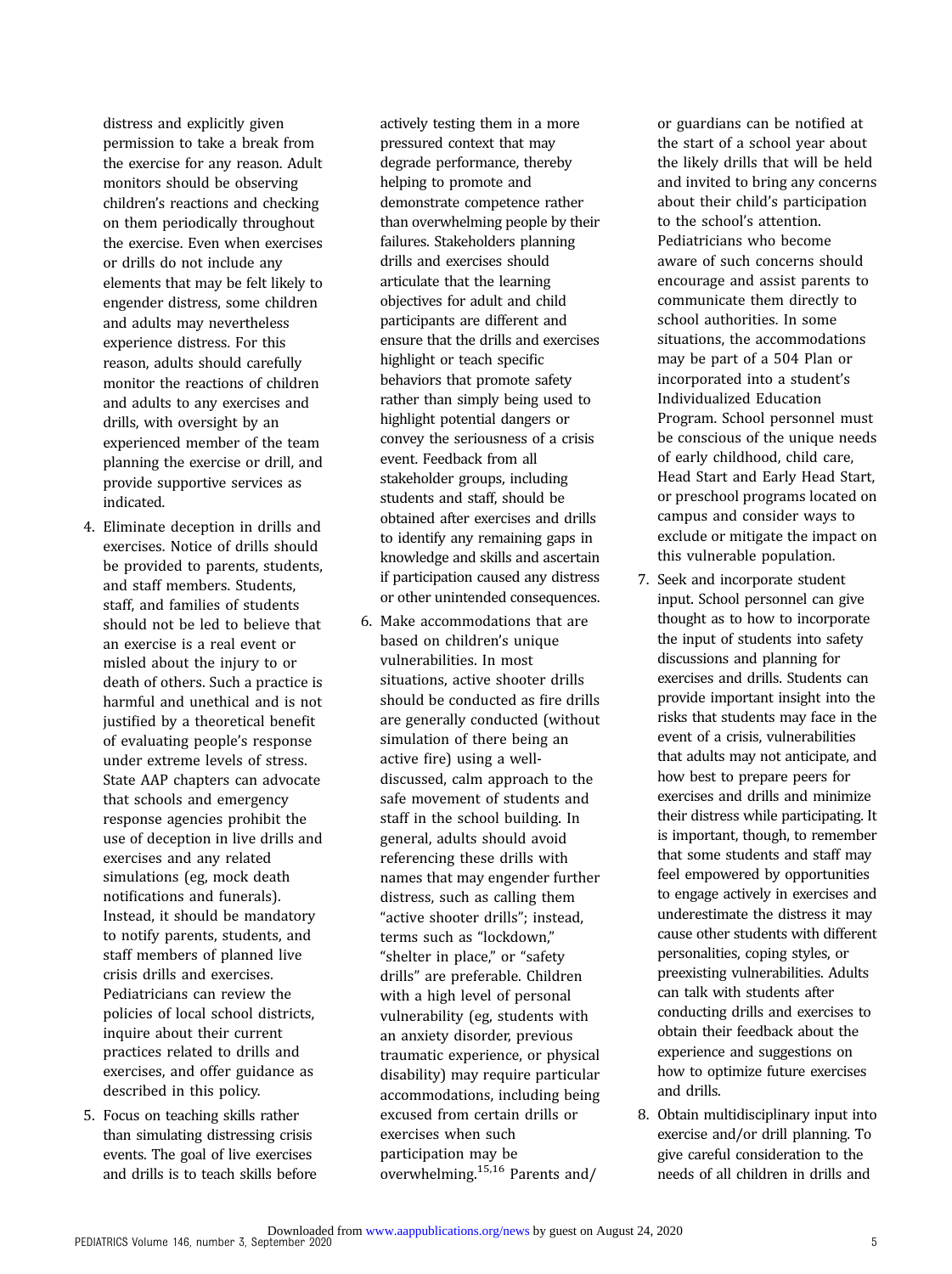exercises, planning teams should be multidisciplinary and include pediatricians or other professionals with expertise in child development and behavioral health, such as school mental health providers (eg, school counselors, psychologists, and social workers). Such planning teams should also explore how best to incorporate the input of students, school and/or preschool staff of different professions, parents, and other community partners. Teachers and other school professionals care deeply about protecting children and may, therefore, have more emotional reactions to such exercises and drills than planners anticipate, even in the absence of any personal vulnerabilities such as preexisting trauma or loss. The impact of drills and exercises on adults should be given careful consideration as well.

9. Emphasize the role of prevention. Sufficient emphasis should be placed on the prevention of violence, including the necessary financial resources and professional efforts. These efforts include, among others, efforts in social-emotional learning, positive school climate and culture, early identification and effective and readily accessible treatment of behavioral health concerns and mental illness, educator and school administration training, deployment of sufficient mental health and support personnel in schools, and interdisciplinary threat assessment.<sup>5</sup> The AAP and its members can work with others nationally to balance the rights of gun ownership with the need to protect the safety of children in a way that does not allow society to view mass shootings involving children as inevitable or as a "new normal" in society.

- 10. Promote legislative advocacy. All legislation requiring active shooter drills in schools should be required to follow bestpractice guidelines, such as those from the National Association of School Psychologists and the National Association of School Resource Officers.<sup>[8](#page-6-0)</sup> Among other recommendations, these guidelines recommend that schools begin with simple discussion-based exercises (ie, tabletop exercises) before considering complex live drills.
- 11. Conduct research on the impact of exercises and drills. Funding for research is needed to evaluate the goals, efficacy, and potential unintended consequences of crisis preparedness activities involving children. Strategies that are likely to cause significant distress or other unintended consequences, such as highintensity live exercises, should be evaluated before they are implemented, especially in the absence of evidence of their efficacy.

#### LEAD AUTHORS

David J. Schonfeld, MD, FAAP Marlene Melzer-Lange, MD, FAAP Andrew N. Hashikawa, MD, MS, FAAP Peter A. Gorski, MD, MPA, FAAP

#### COUNCIL ON CHILDREN AND DISASTERS EXECUTIVE COMMITTEE, 2019–2020

Steven Krug, MD, FAAP, Chairperson Carl Baum, MD, FACMT, FAAP Sarita Chung, MD, FAAP Deanna Dahl-Grove, MD, FAAP H. Dele Davies, MD, MS, MHCM, FAAP Eric Dziuban, MD, DTM, CPH, FAAP Aaron Gardner, MD, MS, FAAP Stephanie Griese, MD, MPH, FAAP Scott Needle, MD, FAAP David J. Schonfeld, MD, FAAP Joelle Simpson, MD, MPH, FAAP

#### **STAFF**

Laura Aird, MS

#### COUNCIL ON INJURY, VIOLENCE, AND POISON PREVENTION EXECUTIVE COMMITTEE, 2019–2020

Benjamin D. Hoffman, MD, FAAP, Chairperson Phyllis F. Agran, MD, MA, MPH, FAAP Michael Peter Hirsh, MD, FAAP Brian Duncan Johnston, MD, MPH, FAAP Sadiqa Kendi, MD, CPST, FAAP Lois Kaye Lee, MD, MPH, FAAP Kathy Wingo Monroe, MD, FAAP Judy Schaechter, MD, MBA, FAAP Milton Tenenbein, MD, FAAP Mark R. Zonfrillo, MD, MSCE, FAAP

#### LIAISONS

Suzanne Marie Beno, MD – Canadian Paediatric Society Jonathan D. Midgett, PhD – Consumer Product Safety Commission Bethany Miller, LCSW-C, MEd – Health Resources and Services Administration Alexander "Sandy" Sinclair – National Highway Traffic Safety Administration

#### **STAFF**

Bonnie Kozial

#### COUNCIL ON SCHOOL HEALTH EXECUTIVE COMMITTEE, 2019–2020

Cheryl L. De Pinto, MD, MPH, FAAP, Chairperson Marti Baum, MD, FAAP Nathaniel Brittingham Savio Beers, MD, MPA, FAAP Sara Moran Bode, MD, FAAP Erica J. Gibson, MD, FAAP Peter A. Gorski, MD, MPA, FAAP Viju Jacob, MD, FAAP Marian Larkin, MD, FAAP Sonja C. O'Leary, MD, FAAP Ryan Christopher Padrez, MD, FAAP Heidi Kristen Schumacher, MD, FAAP

#### LIAISONS

Shashank Vishnuprasad Joshi, MD – American Academy of Child and Adolescent Psychiatry Linda Mendonca, RN, MSN, PHNA-BC, NCSN, FNASN – National Association of School Nurses

#### **STAFF**

Stephanie Domain, MS

## **ABBREVIATION**

AAP: American Academy of Pediatrics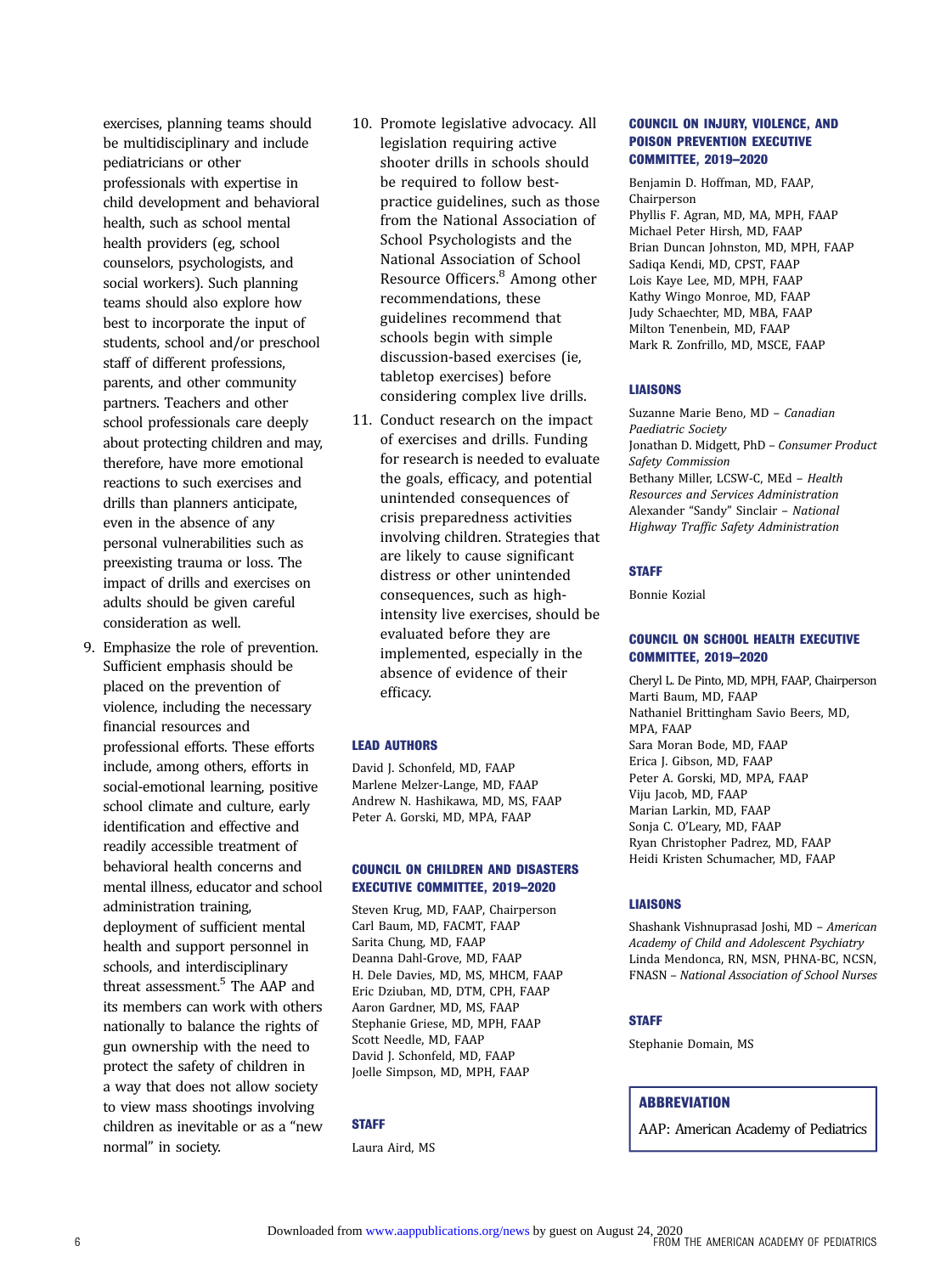<span id="page-6-0"></span>This document is copyrighted and is property of the American Academy of Pediatrics and its Board of Directors. All authors have filed conflict of interest statements with the American Academy of Pediatrics. Any conflicts have been resolved through a process approved by the Board of Directors. The American Academy of Pediatrics has neither solicited nor accepted any commercial involvement in the development of the content of this publication.

DOI: <https://doi.org/10.1542/peds.2020-015503>

Address correspondence to David J. Schonfeld, MD, FAAP. E-mail: [schonfel@usc.edu](mailto:schonfel@usc.edu)

PEDIATRICS (ISSN Numbers: Print, 0031-4005; Online, 1098-4275).

Copyright © 2020 by the American Academy of Pediatrics

FINANCIAL DISCLOSURE: The authors have indicated they have no financial relationships relevant to this article to disclose.

FUNDING: No external funding.

POTENTIAL CONFLICT OF INTEREST: The authors have indicated they have no potential conflicts of interest to disclose.

#### REFERENCES

- 1. Needle S, Wright J; Disaster Preparedness Advisory Council; Committee on Pediatric Emergency Medicine. Ensuring the health of children in disasters. Pediatrics. 2015; 136(5). Available at: www.pediatrics. org/cgi/content/full/136/5/e1407
- 2. Schonfeld DJ, Rossen E, Woodard D. Deception in school[s-when crisis](http://www.pediatrics.org/cgi/content/FUll/136/5/e1407) [preparedness efforts go too far.](http://www.pediatrics.org/cgi/content/FUll/136/5/e1407) JAMA Pediatr. 2017;171(11):1033–1034
- 3. US Government Accountability Office. Emergency Management: Improved Federal Coordination Could Better Assist K–12 Schools Prepare for Emergencies. Washington, DC: US Government Accountability Office; 2016
- 4. Zhe EJ, Nickerson AB. Effects of an intruder crisis drill on children's knowledge, anxiety, and perceptions of school safety. School Psych Rev. 2007; 36(3):501–508
- 5. Cornell DG. Threat assessment as a school violence prevention strategy. Criminol Public Policy. 2020;19(1): 235–252
- 6. Osborne M. Oklahoma elementary school installs bulletproof shelters in classrooms. 2018. Available at: https:// abcnews.go.com/US/oklahomaelementary-school-installs-bulletproofshelters-classrooms/story?id= [53409001. Accessed April 6, 2020](https://abcnews.go.com/US/oklahoma-elementary-school-installs-bulletproof-shelters-classrooms/story?id=53409001)
- 7. [Dorn M. Safety & security: dangers of](https://abcnews.go.com/US/oklahoma-elementary-school-installs-bulletproof-shelters-classrooms/story?id=53409001) [active shooter training progra](https://abcnews.go.com/US/oklahoma-elementary-school-installs-bulletproof-shelters-classrooms/story?id=53409001)ms. 2018. [Available](https://abcnews.go.com/US/oklahoma-elementary-school-installs-bulletproof-shelters-classrooms/story?id=53409001) at: https://www.netassets.org/ blogs/net-assets/2018/10/04/safety-

security-dangers-of-active-shootertraining. Accessed April 6, 2020

- 8. National Association of School [Psychologists.](https://www.netassets.org/blogs/net-assets/2018/10/04/safety-security-dangers-of-active-shooter-training) [Best](https://www.netassets.org/blogs/net-assets/2018/10/04/safety-security-dangers-of-active-shooter-training) [practice](https://www.netassets.org/blogs/net-assets/2018/10/04/safety-security-dangers-of-active-shooter-training) [consider](https://www.netassets.org/blogs/net-assets/2018/10/04/safety-security-dangers-of-active-shooter-training)ations for schools in active shooter and other armed assailant drills. Available at: https://www. nasponline.org/resources-andpublications/resources-and-podcasts/ school-climate-safe[ty-and-crisis/](https://www.nasponline.org/resources-and-publications/resources-and-podcasts/school-climate-safety-and-crisis/systems-level-prevention/best-practice-considerations-for-schools-in-active-shooter-and-other-armed-assailant-drills) [systems-level-prevention/best-p](https://www.nasponline.org/resources-and-publications/resources-and-podcasts/school-climate-safety-and-crisis/systems-level-prevention/best-practice-considerations-for-schools-in-active-shooter-and-other-armed-assailant-drills)ractice[considerations-for-schools-in-active](https://www.nasponline.org/resources-and-publications/resources-and-podcasts/school-climate-safety-and-crisis/systems-level-prevention/best-practice-considerations-for-schools-in-active-shooter-and-other-armed-assailant-drills)[shooter-and-other-armed-assaila](https://www.nasponline.org/resources-and-publications/resources-and-podcasts/school-climate-safety-and-crisis/systems-level-prevention/best-practice-considerations-for-schools-in-active-shooter-and-other-armed-assailant-drills)nt[drills. Accessed April 6, 2020](https://www.nasponline.org/resources-and-publications/resources-and-podcasts/school-climate-safety-and-crisis/systems-level-prevention/best-practice-considerations-for-schools-in-active-shooter-and-other-armed-assailant-drills)
- 9. [Chung](https://www.nasponline.org/resources-and-publications/resources-and-podcasts/school-climate-safety-and-crisis/systems-level-prevention/best-practice-considerations-for-schools-in-active-shooter-and-other-armed-assailant-drills) [S,](https://www.nasponline.org/resources-and-publications/resources-and-podcasts/school-climate-safety-and-crisis/systems-level-prevention/best-practice-considerations-for-schools-in-active-shooter-and-other-armed-assailant-drills) [Foltin](https://www.nasponline.org/resources-and-publications/resources-and-podcasts/school-climate-safety-and-crisis/systems-level-prevention/best-practice-considerations-for-schools-in-active-shooter-and-other-armed-assailant-drills) [G,](https://www.nasponline.org/resources-and-publications/resources-and-podcasts/school-climate-safety-and-crisis/systems-level-prevention/best-practice-considerations-for-schools-in-active-shooter-and-other-armed-assailant-drills) [Schonfeld](https://www.nasponline.org/resources-and-publications/resources-and-podcasts/school-climate-safety-and-crisis/systems-level-prevention/best-practice-considerations-for-schools-in-active-shooter-and-other-armed-assailant-drills) [DJ,](https://www.nasponline.org/resources-and-publications/resources-and-podcasts/school-climate-safety-and-crisis/systems-level-prevention/best-practice-considerations-for-schools-in-active-shooter-and-other-armed-assailant-drills) [et](https://www.nasponline.org/resources-and-publications/resources-and-podcasts/school-climate-safety-and-crisis/systems-level-prevention/best-practice-considerations-for-schools-in-active-shooter-and-other-armed-assailant-drills) [a](https://www.nasponline.org/resources-and-publications/resources-and-podcasts/school-climate-safety-and-crisis/systems-level-prevention/best-practice-considerations-for-schools-in-active-shooter-and-other-armed-assailant-drills)l; [American](https://www.nasponline.org/resources-and-publications/resources-and-podcasts/school-climate-safety-and-crisis/systems-level-prevention/best-practice-considerations-for-schools-in-active-shooter-and-other-armed-assailant-drills) [Academy](https://www.nasponline.org/resources-and-publications/resources-and-podcasts/school-climate-safety-and-crisis/systems-level-prevention/best-practice-considerations-for-schools-in-active-shooter-and-other-armed-assailant-drills) [of](https://www.nasponline.org/resources-and-publications/resources-and-podcasts/school-climate-safety-and-crisis/systems-level-prevention/best-practice-considerations-for-schools-in-active-shooter-and-other-armed-assailant-drills) [Pediatrics.](https://www.nasponline.org/resources-and-publications/resources-and-podcasts/school-climate-safety-and-crisis/systems-level-prevention/best-practice-considerations-for-schools-in-active-shooter-and-other-armed-assailant-drills) [Pedia](https://www.nasponline.org/resources-and-publications/resources-and-podcasts/school-climate-safety-and-crisis/systems-level-prevention/best-practice-considerations-for-schools-in-active-shooter-and-other-armed-assailant-drills)tric Disaster Preparedness and Response Topical Collection. Itasca, IL: American Academy of Pediatrics; 2019. Available at: https://www.aap.org/enus/advocacy-and-policy/aap-healthinitiatives/Children-and-Disasters/ Pages/Pediat[ric-Terrorism-And-](https://www.aap.org/en-us/advocacy-and-policy/aap-health-initiatives/Children-and-Disasters/Pages/Pediatric-Terrorism-And-Disaster-Preparedness-Resource.aspx)[Disaster-Preparedness-Resource.as](https://www.aap.org/en-us/advocacy-and-policy/aap-health-initiatives/Children-and-Disasters/Pages/Pediatric-Terrorism-And-Disaster-Preparedness-Resource.aspx)px. [Accessed April 6, 2020](https://www.aap.org/en-us/advocacy-and-policy/aap-health-initiatives/Children-and-Disasters/Pages/Pediatric-Terrorism-And-Disaster-Preparedness-Resource.aspx)
- 10. [Christakis](https://www.aap.org/en-us/advocacy-and-policy/aap-health-initiatives/Children-and-Disasters/Pages/Pediatric-Terrorism-And-Disaster-Preparedness-Resource.aspx) [E.](https://www.aap.org/en-us/advocacy-and-policy/aap-health-initiatives/Children-and-Disasters/Pages/Pediatric-Terrorism-And-Disaster-Preparedness-Resource.aspx) [Active-shooter](https://www.aap.org/en-us/advocacy-and-policy/aap-health-initiatives/Children-and-Disasters/Pages/Pediatric-Terrorism-And-Disaster-Preparedness-Resource.aspx) [dri](https://www.aap.org/en-us/advocacy-and-policy/aap-health-initiatives/Children-and-Disasters/Pages/Pediatric-Terrorism-And-Disaster-Preparedness-Resource.aspx)lls are [tragically](https://www.aap.org/en-us/advocacy-and-policy/aap-health-initiatives/Children-and-Disasters/Pages/Pediatric-Terrorism-And-Disaster-Preparedness-Resource.aspx) [misguided.](https://www.aap.org/en-us/advocacy-and-policy/aap-health-initiatives/Children-and-Disasters/Pages/Pediatric-Terrorism-And-Disaster-Preparedness-Resource.aspx) The Atlantic. March 2019. Available at: www. theatlantic.com/magazine/archive/ 2019/03/active-shooter-drills-erikachristakis/580426/. Acces[sed Ap](http://www.theatlantic.com/magazine/archive/2019/03/active-shooter-drills-erika-christakis/580426/)ril 6, [2020](http://www.theatlantic.com/magazine/archive/2019/03/active-shooter-drills-erika-christakis/580426/)
- 11. [Zraick](http://www.theatlantic.com/magazine/archive/2019/03/active-shooter-drills-erika-christakis/580426/) [K.](http://www.theatlantic.com/magazine/archive/2019/03/active-shooter-drills-erika-christakis/580426/) [Indiana](http://www.theatlantic.com/magazine/archive/2019/03/active-shooter-drills-erika-christakis/580426/) [teachers](http://www.theatlantic.com/magazine/archive/2019/03/active-shooter-drills-erika-christakis/580426/) [were](http://www.theatlantic.com/magazine/archive/2019/03/active-shooter-drills-erika-christakis/580426/) [sh](http://www.theatlantic.com/magazine/archive/2019/03/active-shooter-drills-erika-christakis/580426/)ot [with](http://www.theatlantic.com/magazine/archive/2019/03/active-shooter-drills-erika-christakis/580426/) [pellets](http://www.theatlantic.com/magazine/archive/2019/03/active-shooter-drills-erika-christakis/580426/) [during](http://www.theatlantic.com/magazine/archive/2019/03/active-shooter-drills-erika-christakis/580426/) active-shooter drill, union says. The New York Times. March 22, 2019. Available at: https://www. nytimes.com/2019/03/22/us/indiana-

teachers-shot.html. Accessed April 6, 2020

- 12. Woesner ME. The return of duck and [cover](https://www.nytimes.com/2019/03/22/us/indiana-teachers-shot.html) [and](https://www.nytimes.com/2019/03/22/us/indiana-teachers-shot.html) [the](https://www.nytimes.com/2019/03/22/us/indiana-teachers-shot.html) [imm](https://www.nytimes.com/2019/03/22/us/indiana-teachers-shot.html)inence of death–what it means for physicians. JAMA Pediatr. 2018;172(6): 511–512
- 13. Higgins M. 7-year-old writes love note to parents on her arm 'in case I got killed' during school lockdown. 2019. Available at: https://m.dailykos.com/stories/2019/ 2/13/1834418/-7-year-old-writes-lovenote-to-parents-on-her-arm-in-case-Igo[t-killed-during-school-lockdown.](https://m.dailykos.com/stories/2019/2/13/1834418/-7-year-old-writes-love-note-to-parents-on-her-arm-in-case-I-got-killed-during-school-lockdown) [Accessed April 6, 2020](https://m.dailykos.com/stories/2019/2/13/1834418/-7-year-old-writes-love-note-to-parents-on-her-arm-in-case-I-got-killed-during-school-lockdown)
- 14. [Federal](https://m.dailykos.com/stories/2019/2/13/1834418/-7-year-old-writes-love-note-to-parents-on-her-arm-in-case-I-got-killed-during-school-lockdown) [Commission](https://m.dailykos.com/stories/2019/2/13/1834418/-7-year-old-writes-love-note-to-parents-on-her-arm-in-case-I-got-killed-during-school-lockdown) [on](https://m.dailykos.com/stories/2019/2/13/1834418/-7-year-old-writes-love-note-to-parents-on-her-arm-in-case-I-got-killed-during-school-lockdown) [School](https://m.dailykos.com/stories/2019/2/13/1834418/-7-year-old-writes-love-note-to-parents-on-her-arm-in-case-I-got-killed-during-school-lockdown) [Safet](https://m.dailykos.com/stories/2019/2/13/1834418/-7-year-old-writes-love-note-to-parents-on-her-arm-in-case-I-got-killed-during-school-lockdown)y. [Final](https://m.dailykos.com/stories/2019/2/13/1834418/-7-year-old-writes-love-note-to-parents-on-her-arm-in-case-I-got-killed-during-school-lockdown) [report](https://m.dailykos.com/stories/2019/2/13/1834418/-7-year-old-writes-love-note-to-parents-on-her-arm-in-case-I-got-killed-during-school-lockdown) [of](https://m.dailykos.com/stories/2019/2/13/1834418/-7-year-old-writes-love-note-to-parents-on-her-arm-in-case-I-got-killed-during-school-lockdown) [the](https://m.dailykos.com/stories/2019/2/13/1834418/-7-year-old-writes-love-note-to-parents-on-her-arm-in-case-I-got-killed-during-school-lockdown) [Federal](https://m.dailykos.com/stories/2019/2/13/1834418/-7-year-old-writes-love-note-to-parents-on-her-arm-in-case-I-got-killed-during-school-lockdown) [Comm](https://m.dailykos.com/stories/2019/2/13/1834418/-7-year-old-writes-love-note-to-parents-on-her-arm-in-case-I-got-killed-during-school-lockdown)ission on School Safety. 2018. Available at: https://www2.ed.gov/documents/ school-safety/school-safety-report.pdf. Accessed April 6, 2020
- 15. [Schonfeld](https://www2.ed.gov/documents/school-safety/school-safety-report.pdf) [DJ,](https://www2.ed.gov/documents/school-safety/school-safety-report.pdf) [Demaria](https://www2.ed.gov/documents/school-safety/school-safety-report.pdf) [T;](https://www2.ed.gov/documents/school-safety/school-safety-report.pdf) [Commit](https://www2.ed.gov/documents/school-safety/school-safety-report.pdf)tee on [Psychosocial](https://www2.ed.gov/documents/school-safety/school-safety-report.pdf) [Aspects](https://www2.ed.gov/documents/school-safety/school-safety-report.pdf) [of](https://www2.ed.gov/documents/school-safety/school-safety-report.pdf) [Child](https://www2.ed.gov/documents/school-safety/school-safety-report.pdf) [and](https://www2.ed.gov/documents/school-safety/school-safety-report.pdf) Family Health, Disaster Preparedness Advisory Council. Supporting the grieving child and family. Pediatrics. 2016;138(3):e20162147
- 16. Schonfeld DJ, Demaria T; Disaster Preparedness Advisory Council and Committee on Psychosocial Aspects of Child and Family Health. Providing psychosocial support to children and families in the aftermath of disasters and crises. Pediatrics. 2015;136(4). Available at: www.pediatrics.org/cgi/ content/full/136/4/e1120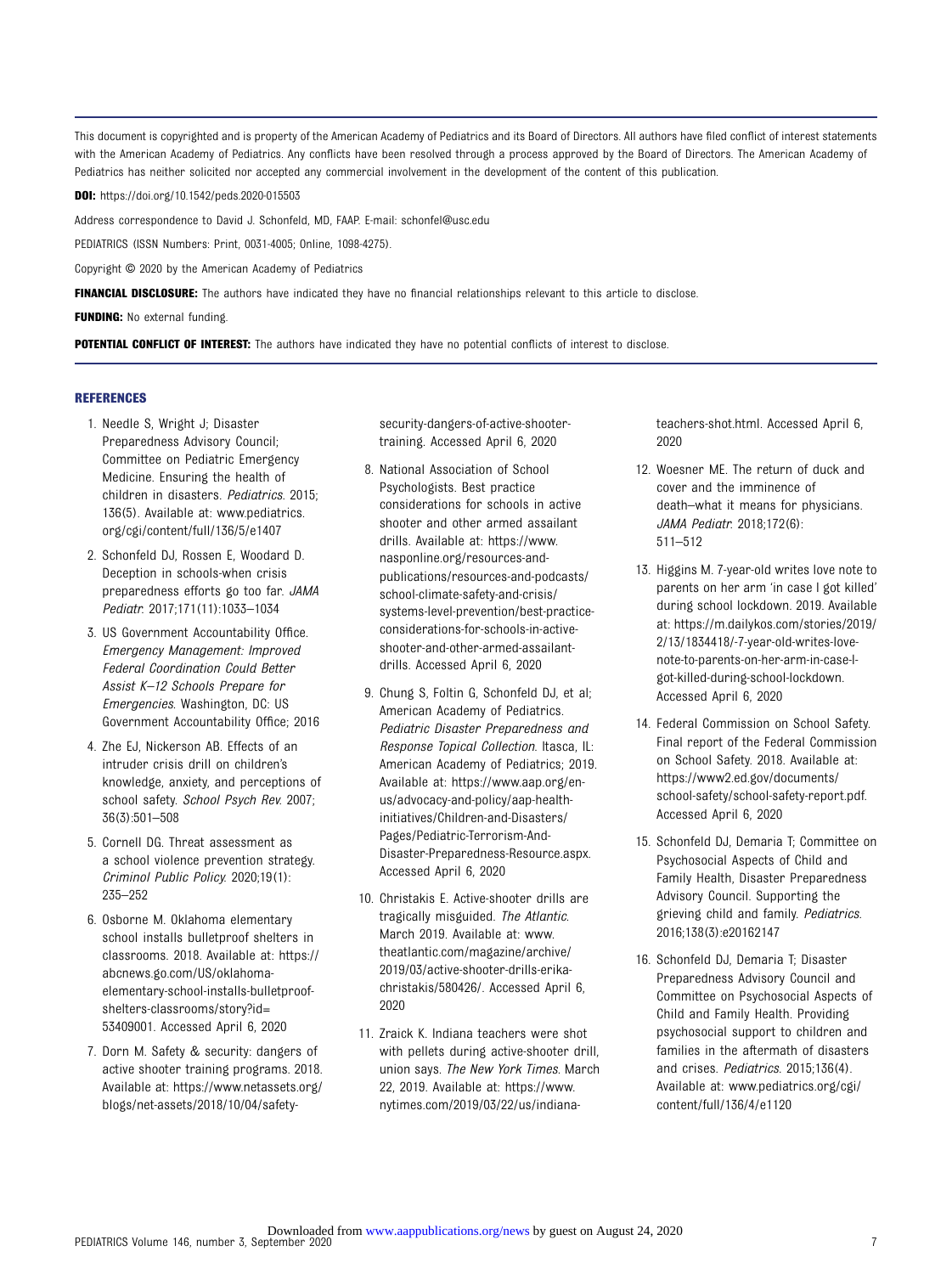*Pediatrics* originally published online August 24, 2020; VIOLENCE, AND POISON PREVENTION, COUNCIL ON SCHOOL HEALTH and COUNCIL ON CHILDREN AND DISASTERS, COUNCIL ON INJURY, David J. Schonfeld, Marlene Melzer-Lange, Andrew N. Hashikawa, Peter A. Gorski **Participation of Children and Adolescents in Live Crisis Drills and Exercises**

| Updated Information $\&$<br><b>Services</b> | including high resolution figures, can be found at:<br>http://pediatrics.aappublications.org/content/early/2020/08/21/peds.2<br>020-015503                                        |
|---------------------------------------------|-----------------------------------------------------------------------------------------------------------------------------------------------------------------------------------|
| <b>References</b>                           | This article cites 5 articles, 1 of which you can access for free at:<br>http://pediatrics.aappublications.org/content/early/2020/08/21/peds.2<br>020-015503#BIBL                 |
| Permissions & Licensing                     | Information about reproducing this article in parts (figures, tables) or<br>in its entirety can be found online at:<br>http://www.aappublications.org/site/misc/Permissions.xhtml |
| <b>Reprints</b>                             | Information about ordering reprints can be found online:<br>http://www.aappublications.org/site/misc/reprints.xhtml                                                               |





DEDICATED TO THE HEALTH OF ALL CHILDREN®